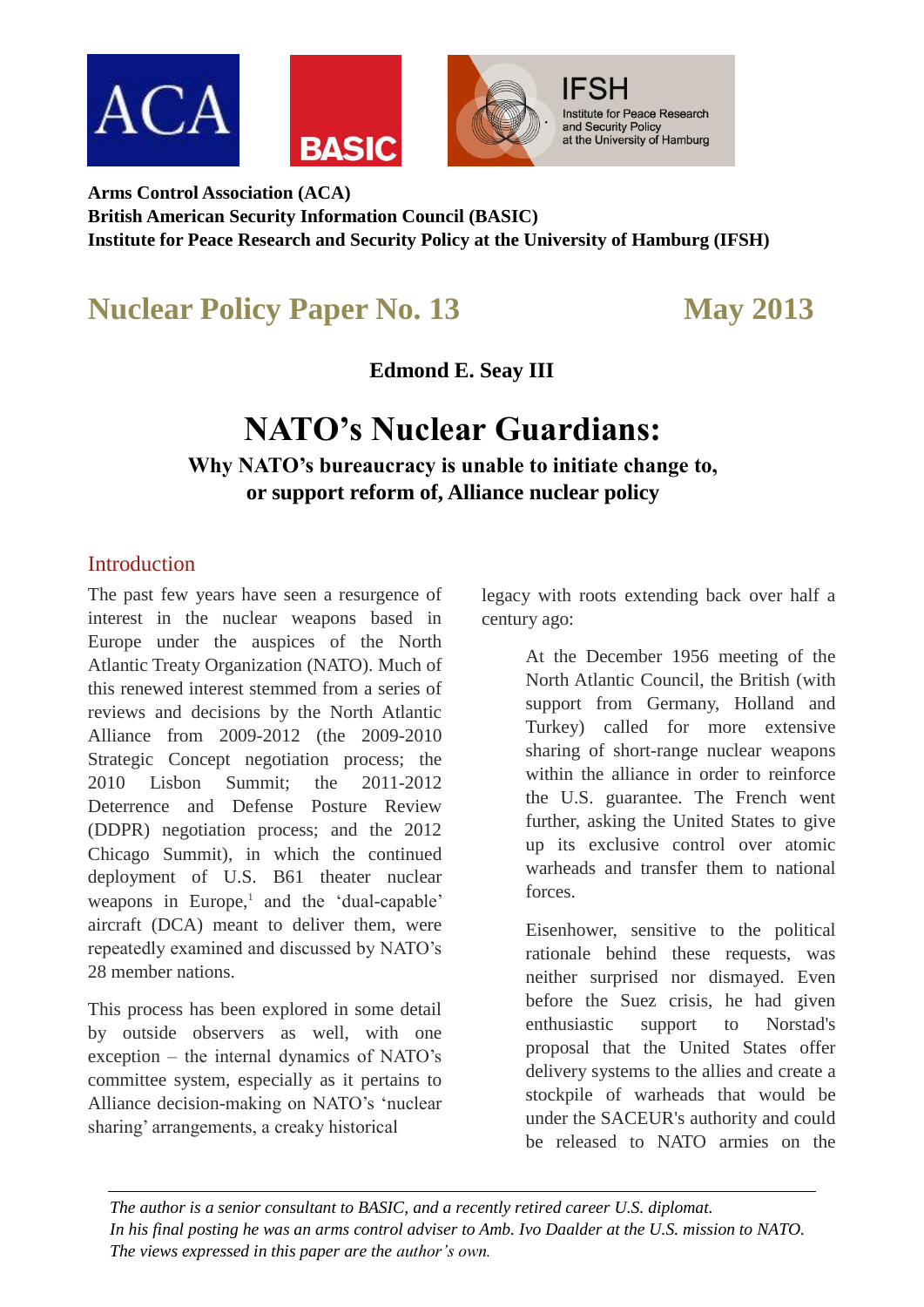command of the North Atlantic Council. John Foster Dulles called this an "act of confidence which would strengthen the fellowship of the North Atlantic Community".<sup>2</sup>

This paper, based upon a number of interviews with recently serving officials at NATO, explores the history of NATO's structural, internal responses to the vexing issues of nuclear weapons policy and posture, specifically how it chose to delegate such responsibilities within its internal committee structure. It then examines whether that structure, forged and revised as it was during the height of the Cold War, is still fit for purpose. Finally, it offers some suggestions on how NATO can make real changes to its current nuclear policy, and why it must in the near future.

#### The Origins of NATO's Nuclear Committee Structure

For many years, NATO left the oversight of nuclear weapons-related issues to its normal committee structure; that is, military advice arose from the Military Committee (MC) and political decisions were rendered by the North Atlantic Council (NAC), with subsidiary organizations created under both bodies as needed.<sup>3</sup> Thus, in 1954 the MC provided guidance to the NAC on *The Most Effective Pattern Of NATO Military Strength For The Next Few Years*, a document that made 79 references to nuclear weapons and their potential use in its  $22$  pages.<sup>4</sup> In contrast, the final communiqué from the NAC in December of that year, which approved the MC report, did not mention nuclear weapons once.<sup>5</sup>

By the early 1960s, however, there was a perception on the part of the U.S. government that Allied officials were insufficiently versed on the unhappy truths of nuclear war-fighting, 'tactical' or otherwise. As one official interviewed for this report noted, '[Then-U.S. Secretary of Defense Robert] McNamara

created the Nuclear Planning Group (NPG) so as to help the other NATO defense ministers understand the horrors of nuclear war.<sup>16</sup> This move in December 1966 was considered a success in Washington:

> It allowed the member nations to contribute to the decisions that affected them and their publics. It institutionalized and legitimized major decisions and force level requirements made by the Alliance, thus giving a united face to these decisions. This impacted on two important audiences for NATO: the Soviet Union, which could be expected to prefer a divided and rancorous Alliance to which it could direct divisive policy initiatives; and the European members' publics, who would be more apt to accept the arguments given for a particular position if the Alliance seemed firmly behind it. It would also improve the domestic political position of the incumbent party in each participating country.<sup>7</sup>

Another major piece of NATO's nuclear committee puzzle fell in place in October 1977 with the creation of the secretive NPG High Level Group (HLG), made up of senior defense officials from NATO capitals and chaired by the U.S. Assistant Secretary of Defense for International Security Policy.

> The HLG… was created to study NATO's nuclear requirements and the appropriate military and political responses to the Soviet TNF build-up in Eastern Europe… [it] served the innate European desire for ever more consultation with Washington, especially over nuclear matters. It has proved resilient and successful in this respect, as seen by its incorporation into the permanent NATO decision-making structure. It also provides a forum for continued American leadership of the Alliance in matters pertaining to nuclear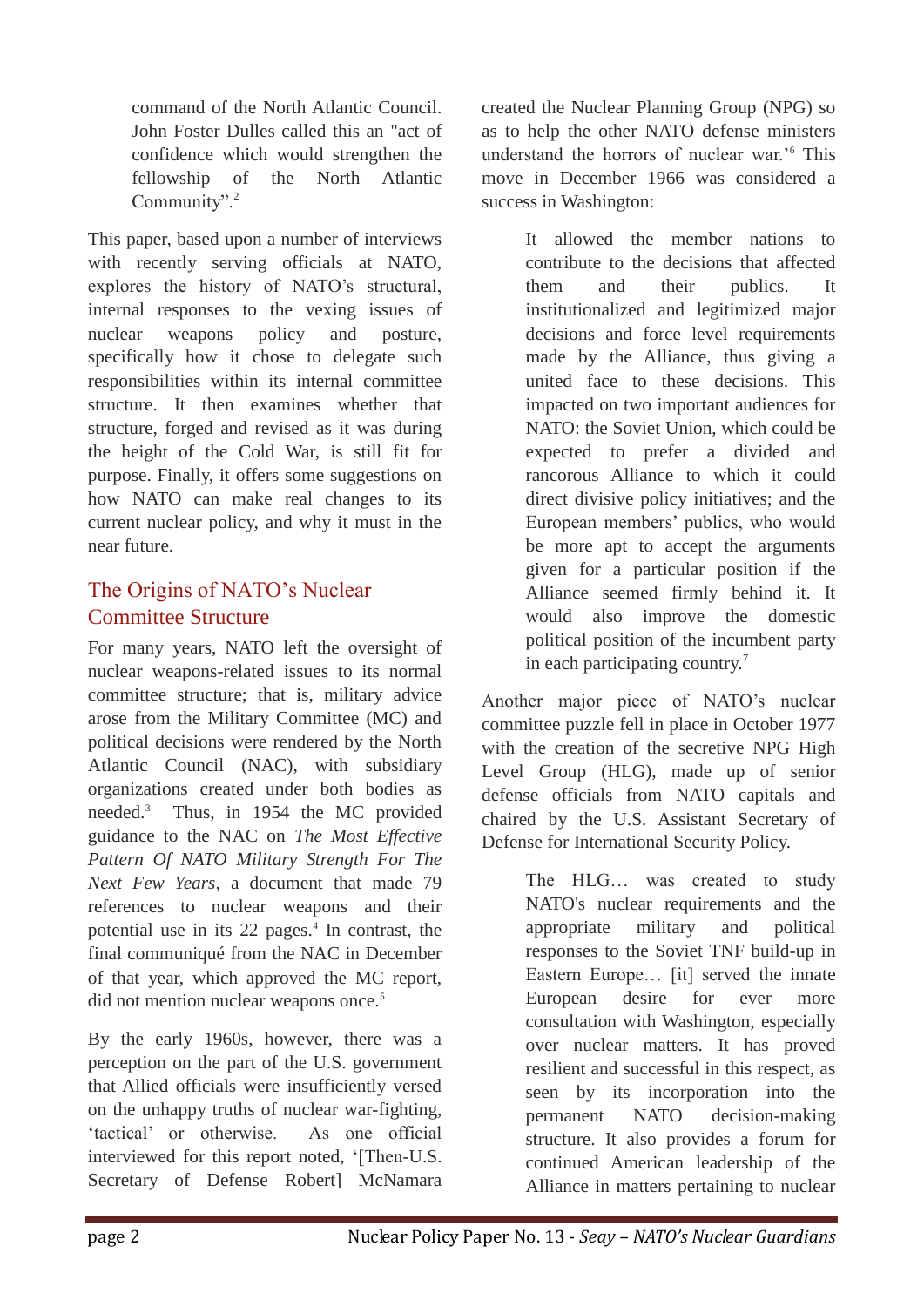weapons, in two ways: first, the U.S. chairmanship of the committee, and second, because matters are often worked out through the interagency process in Washington first, then briefed to the allies in Brussels for their concurrence and approval.<sup>8</sup>

To summarize: The NPG meets at Permanent Representative (Ambassadorial) or Ministerial level and infrequently (usually only once a year); it is chaired by NATO's Secretary General. The HLG meets several times a year, is staffed by senior defense ministry personnel who travel from Allied capitals, and is chaired by a U.S. Assistant Secretary of Defense. Another body, the NPG Staff Group (NPG/SG), meets at least once a week, is staffed by personnel from Allied missions at NATO headquarters in Brussels, and is chaired by the director of NATO's Nuclear Policy Directorate (an American). It prepares for meetings of the NPG and 'carries out detailed work on their behalf'.<sup>9</sup>

It is important to note here that France has chosen not to participate in any of these bodies:

> In 1966, President Charles De Gaulle decided to withdraw France from NATO's integrated military structure. This reflected the desire for greater military independence, particularly vis-àvis the United States, and the refusal to integrate France's nuclear deterrent or accept any form of control over its armed forces<sup>10</sup>

When the NPG was formed a year later, France opted out, and has refused ever since to participate in any of NATO's formal nuclear decision-making bodies, other than in NATO's ultimate forum for policy decisions, the North Atlantic Council (NAC). Even when President Sarkozy brought France back into the

integrated military structure in 2009, nuclear issues were exempt.

It should also be mentioned that the Military Committee has no policy inputs into NATO's nuclear sharing arrangements whatsoever. Policy decisions are made by the NPG and, ultimately, the NAC – once they are promulgated, it falls on the Military Committee to turn political decisions on nuclear matters into military reality:

> The Military Committee also plays a key role in the development of NATO's military policy and doctrine within the framework of discussions in the Council, the Nuclear Planning Group and other senior bodies. It is responsible for translating political decision and guidance into military direction to NATO's two Strategic Commanders – Supreme Allied Commander Operations and Supreme Allied Commander Transformation.<sup>11</sup>

The Military Committee has accordingly produced a number of policy translation documents over the years – from DC 6/1, *The Strategic Concept for the Defense of the North Atlantic Area* on December 1, 1949, to MC 400/2, *Military Committee Guidance for the Military Implementation of the Alliance Strategy* on February 12, 2003. It is unclear when (and whether) MC 400/2 will require substantive modification in the near future, given that recent policy decisions on nuclear sharing have sustained the status quo.

There are other committees at NATO, past and present, which have discussed nuclear issues from a different perspective: arms control, nonproliferation, even disarmament. They share one common trait, however – unlike the policy bodies mentioned above, they have no direct impact on, or control over, NATO's nuclear sharing program. The first of note was the *Special Group on Arms Control and Related*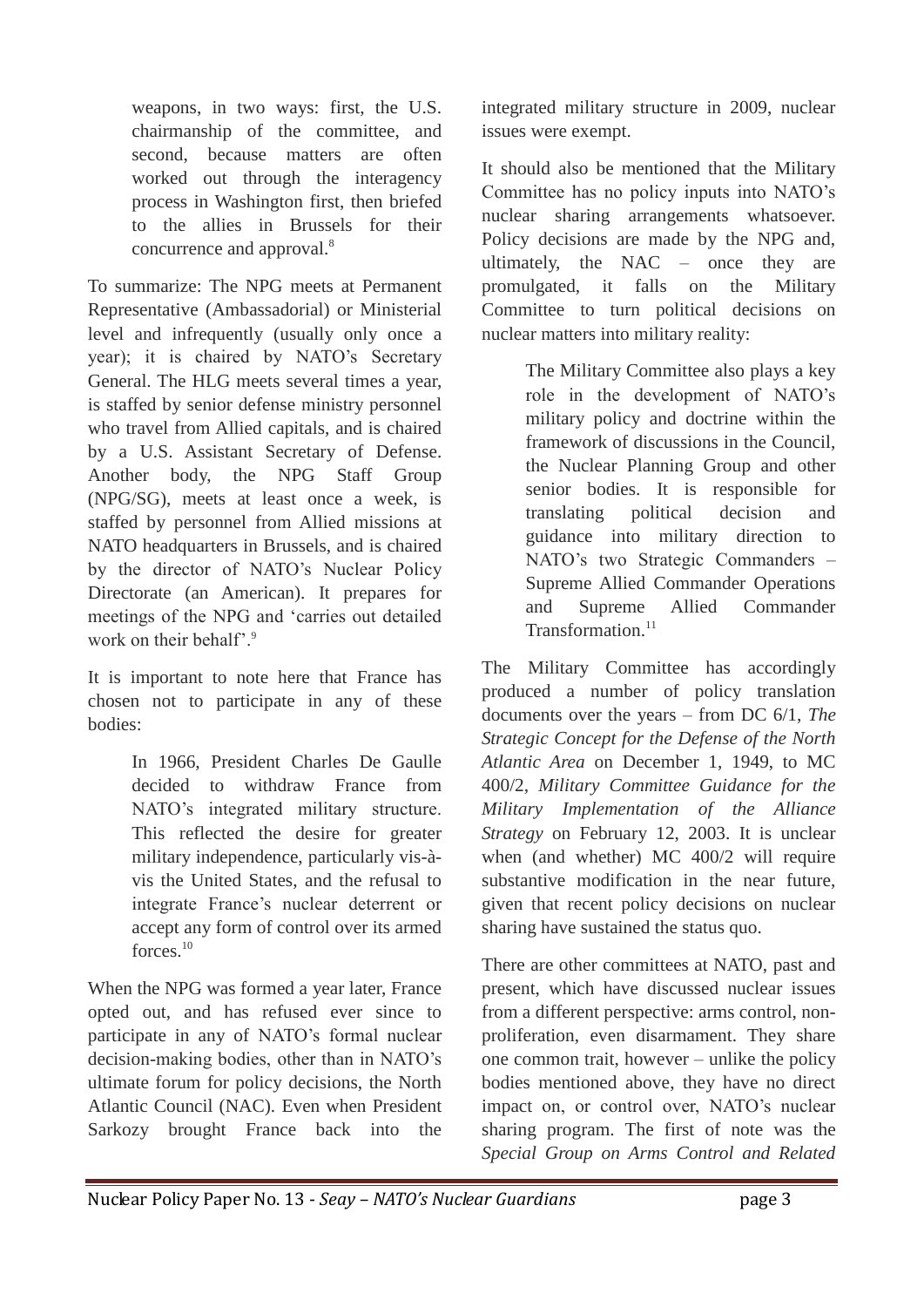*Matters (SG)*, created in April 1979, and representing the other side of NATO's 'dualtrack decision' to both modernize intermediaterange nuclear forces (INF) and engage the Soviet Union on their withdrawal from Europe:

> The SG was very much a European initiative. Published accounts suggest that the German government was the prime mover behind its creation, with the Netherlands acting in strong support. These two states, as prospective INF 'hosts', had an obvious interest in seeing arms control considered. Bureaucratic politics may have played a role more generally. The formation of the SG, which grouped senior officials from national foreign ministries as well as the NATO International Staff and International Military Staff, reflected foreign ministries' interest in securing an equivalent NATO group to the HLG, which was staffed by defense ministries.<sup>12</sup>

The SG, renamed the Special Consultative Group (SCG) and given a more public role in December 1979 when the 'dual-track' decision was announced, did important work within the Alliance by involving Allies in nuclear matters which previously had appeared in Brussels as U.S. government diktats.<sup>13</sup>

The SCG ran out of steam, ironically, when INF negotiations between the Soviet Union and the U.S. shifted into high gear in February 1987 – the deal was completed in an extremely rapid ten months, leaving little time for consultation with Allies. Follow-on discussions to deal with NATO's remaining short-range nuclear forces (SNF) were stymied as well, largely over the belief that verifying the removal of items as small and easy to conceal as nuclear artillery shells would be too difficult.<sup>14</sup> These artillery shells, and other SNF systems, were unilaterally removed from NATO arsenals through the Bush Presidential Nuclear Initiatives (PNI) of 1991-92.<sup>15</sup> This left only the B61 bomb/DCA weapons system in NATO's nuclear sharing program.

Moving ahead to 2010, NATO's Lisbon Summit declaration reflected the fundamental inability of Allies to agree on meaningful discussions of SNF/TNW reductions. Rather than addressing the concerns of TNW host nations (principally Germany and the Netherlands), Allies would only agree to establish a process for reviewing NATO's 'deterrence and defense posture' ('nuclear posture' was blocked by an unnamed Ally, most likely France) in a 'Deterrence and Defense Posture Review' (DDPR) and to create a new committee to staff work on the DDPR, the WMD Control and Disarmament Committee (WCDC).<sup>16</sup>

The final text of the DDPR was misleading in at least one instance:

> Allies believe that the Weapons of Mass Destruction Control and Disarmament Committee has played a useful role in the review and agree to establish a committee as a consultative and advisory forum, with its mandate to be agreed by the NAC following the Summit. (DDPR Text, paragraph 30)

In fact, the WCDC's terms of reference were only agreed to after months of discussions, and ultimately the WCDC played no role in negotiating the text of the DDPR (the NATO body which consists of Deputy Permanent Representatives instead ended up with that task). Furthermore, the DDPR language quoted above meant that the whole process had to start over with a new 'consultative and advisory' committee, guaranteeing further months of discussion before the new body could actually do anything – despite the wishes of certain Allies to have the WCDC continue in that very capacity.<sup>17</sup>

As predicted, the new committee's terms of reference also took months to negotiate, with consensus only achieved in February 2013.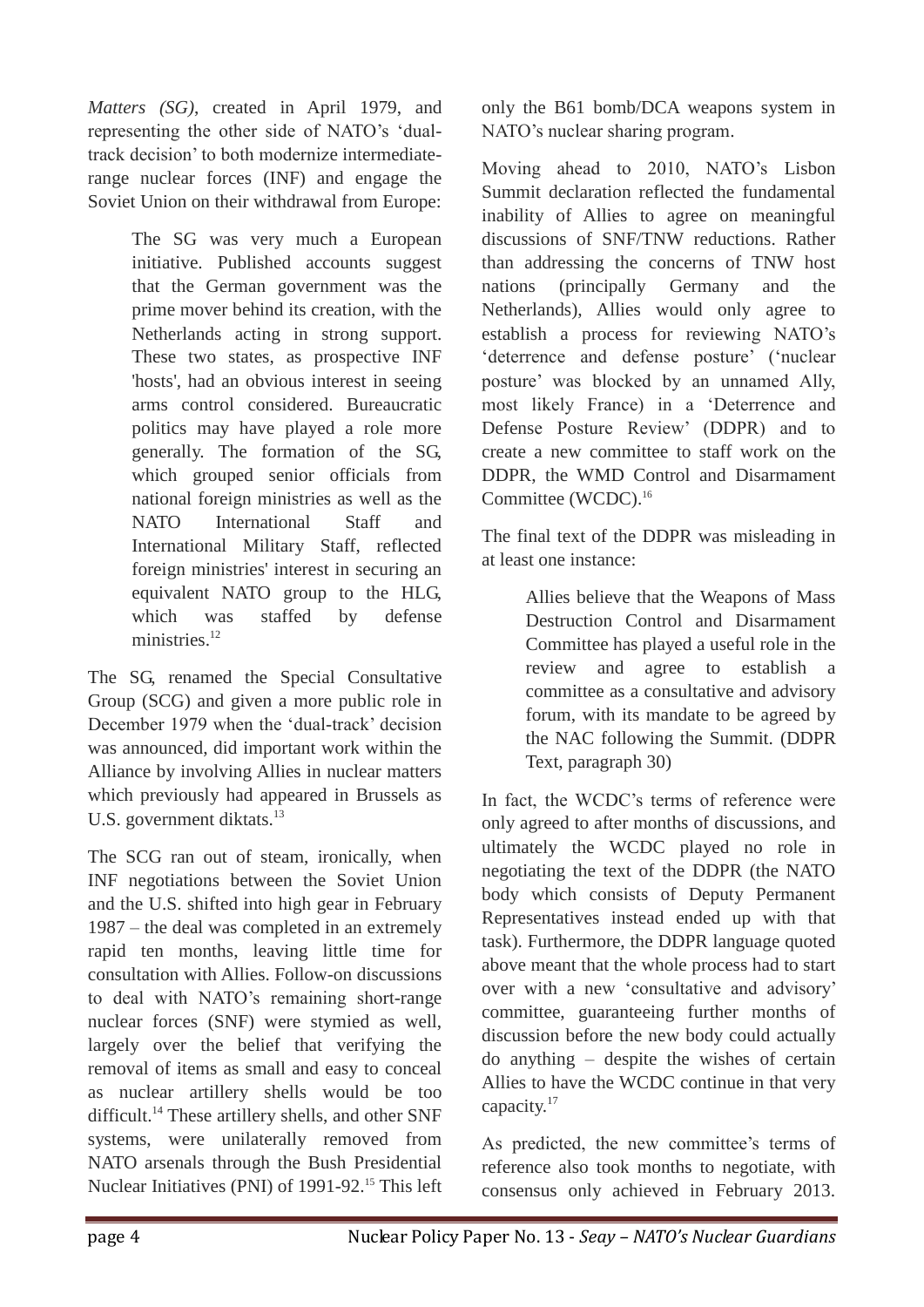The agreed-on name for the committee gives some indication of the nature of the ninemonth gestational period for its terms of reference: The 'Special Advisory and Consultative Arms Control, Disarmament and Non-Proliferation Committee'.<sup>18</sup> It also signifies an interest in returning to the SCG concept, where the U.S. will engage bilaterally in negotiations with the Russian Federation on arms control topics, but will consult with Allies on a regular basis via the new committee.

There is no confirmation yet of an acronym for the new committee, but there is hope that ACDC (Arms Control & Disarmament Committee), or perhaps ADNC (Arms Control, Disarmament and Non-proliferation Committee) will win out over the accurate, but hopeless, SACACDN-PC. Currently, analysts are calling the new committee 'The New Committee'

#### Structural Conservatism…

The nuclear committee structure outlined above has been in place since 1977, and appears to be extremely stable – there are no explicit mechanisms in place to amend the structure, and no Allies have suggested fundamental changes for many years. Capitals seem willing to ignore the challenges of the structure itself, perhaps in recognition of the obstacles to anyone seeking reform, as shown in the ongoing debates between the Germans and the French over the new committee.

There is a cultural and institutional bias towards incrementalism or the status quo for several reasons, chief among them the requirement for consensus which favors blocking tactics on the assumption that change is the enemy of cohesion. When suggestions for change appear within NATO's ranks or from outside, the natural tendency is to pull together to resist them. While there have been major reductions in European TNW deployments over the last 20 years, largely

quietly and on the basis of military judgments or unilateral U.S. moves, more public calls for complete withdrawal of the remaining remnants of the force have met with strong resistance.

#### …Reinforced by Conservative Forces within the Structure

It may appear to the uninitiated that the end of the Cold War and the lack of a defined threat for NATO would form an important driver for major change in the priorities and planning for the Alliance. The reality is far different, however. Without an external impetus demanding a response, the natural tendency for the Alliance is to stick with strategies it believes have served it well over the years, and for there to be a lack of leadership:

> It appears that the United States maintains its nuclear weapons in Europe primarily because it thinks its European allies want it to continue to do so. The European DCA states, on the other hand, remain committed to the nuclear mission largely because they think the United States expects them to do so, remaining reluctant partners in the DCA mission. There is no consensus on the need for nuclear weapons in the Alliance. Both sides are talking past one another—or more accurately, not talking to one another. Nobody wants to rock the boat.<sup>19</sup>

In management theory circles, this phenomenon is known as 'the road to Abilene': members of a group agree to take actions which none prefers, simply because they believe others in the group are keen to take such actions.<sup>20</sup>

Officials interviewed agreed almost unanimously that the existing nuclear structures at NATO are unlikely to act as agents of change; rather, change if and when it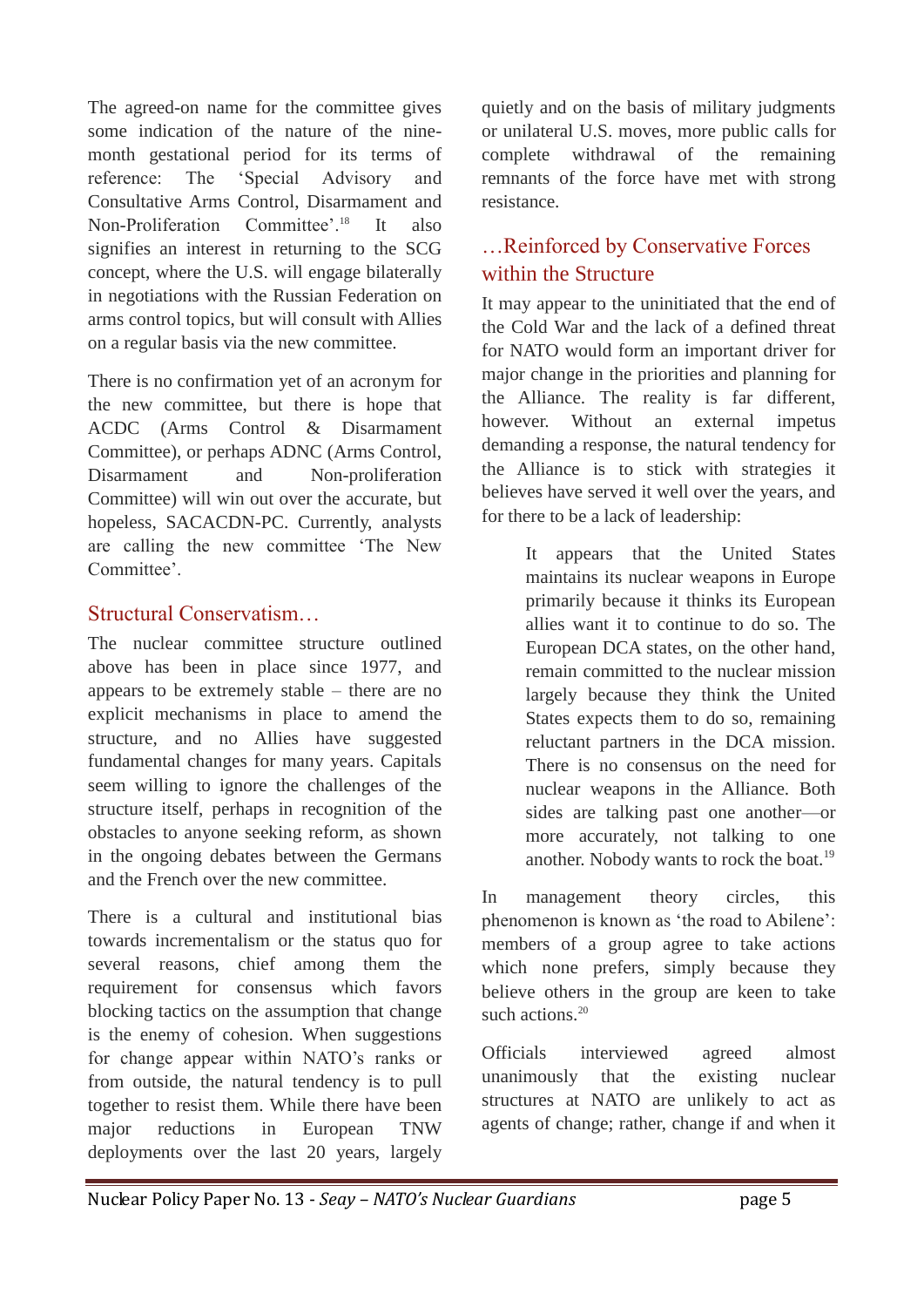comes will be driven by key Allies, and be resisted by the institutions. One official stated:

> I don't really see any of NATO's nuclear institutions being an agent for change. Almost by definition they are agents of the status quo and you can see that in the development and results of the DDPR.

Management theory can also contribute to understanding why subject-matter experts tend to protect 'their' topic against change because, they believe, those attempting change do not adequately understand what the experts see as the detailed and complex nature of their expertise. One official explained:

> [NATO's nuclear] institutions are not agents for change because they are, in general, staffed by individuals who, because of their background, are not agents for change.

The two bodies where the week-to-week work of NATO's nuclear policy and posture are undertaken, the NPG SG and the HLG, are largely staffed by defense ministry personnel assigned to the 28 national NATO missions in Brussels, and by defense-ministry experts from the 28 capitals, respectively. As the officials quoted above have noted, these are hardly major sources of institutional change. Combined with the control exerted over the HLG agenda by the office of a U.S. Assistant Secretary of Defense, it should be very clear that NATO's nuclear structures are innately and consistently conservative.

#### 'Disarmament by Default' Looms

There have been significant reductions in the deployment of NATO TNW in Europe, well  $documented$  elsewhere.<sup>21</sup> One interviewee pointed out that more recently,

> …the NPG has substantially reduced the amount of aircraft dedicated to the mission, thereby adjusting posture, with the most recent posture change coming within the last couple of years which saw

the number of aircraft kept at the highest level of readiness reduced by approximately 45%.

But this does not alter the fact that NATO's nuclear delivery systems in Europe are aging. These now consist entirely of limited-range dual-capable aircraft (DCA), which can carry one or two of NATO's 200-odd remaining B61 gravity bombs.<sup>22</sup> One official warned that:

> Budgetary pressures are pushing many nations into a 'disarmament by default' mode. Defense budgets are declining across the Alliance and in some cases quite precipitously. Despite claims that the Alliance is spending about 1.5% of GDP on defense, as many as nine nations will likely spend less than 1% of GDP on defense this year. The nuclear posture of the Alliance could be affected if nations such as the Italians and the Dutch conclude that they can't afford the JSF.<sup>23</sup>  $\overline{[}$ .]

Another was more blunt, pointing out that the lack of willingness to grasp the bull by the horns means that the current nuclear sharing arrangements are unsustainable:

> Decisions on replacement aircraft should probably have been taken already. Those decisions cannot be postponed for more than a few years before it will become clear that there will be a capability gap.

A third official tied the budget and stability/change issues together by pointing out that in the end it all comes down to money:

> There is a need to modernize aircraft and the weapon itself, and with dwindling resources, nations that currently are doing the burden in 'burden-sharing' may be unable to continue to pay this bill, especially as the threat becomes less defined.

It is not just the lack of available resources that put budgets centre-stage in this discussion, but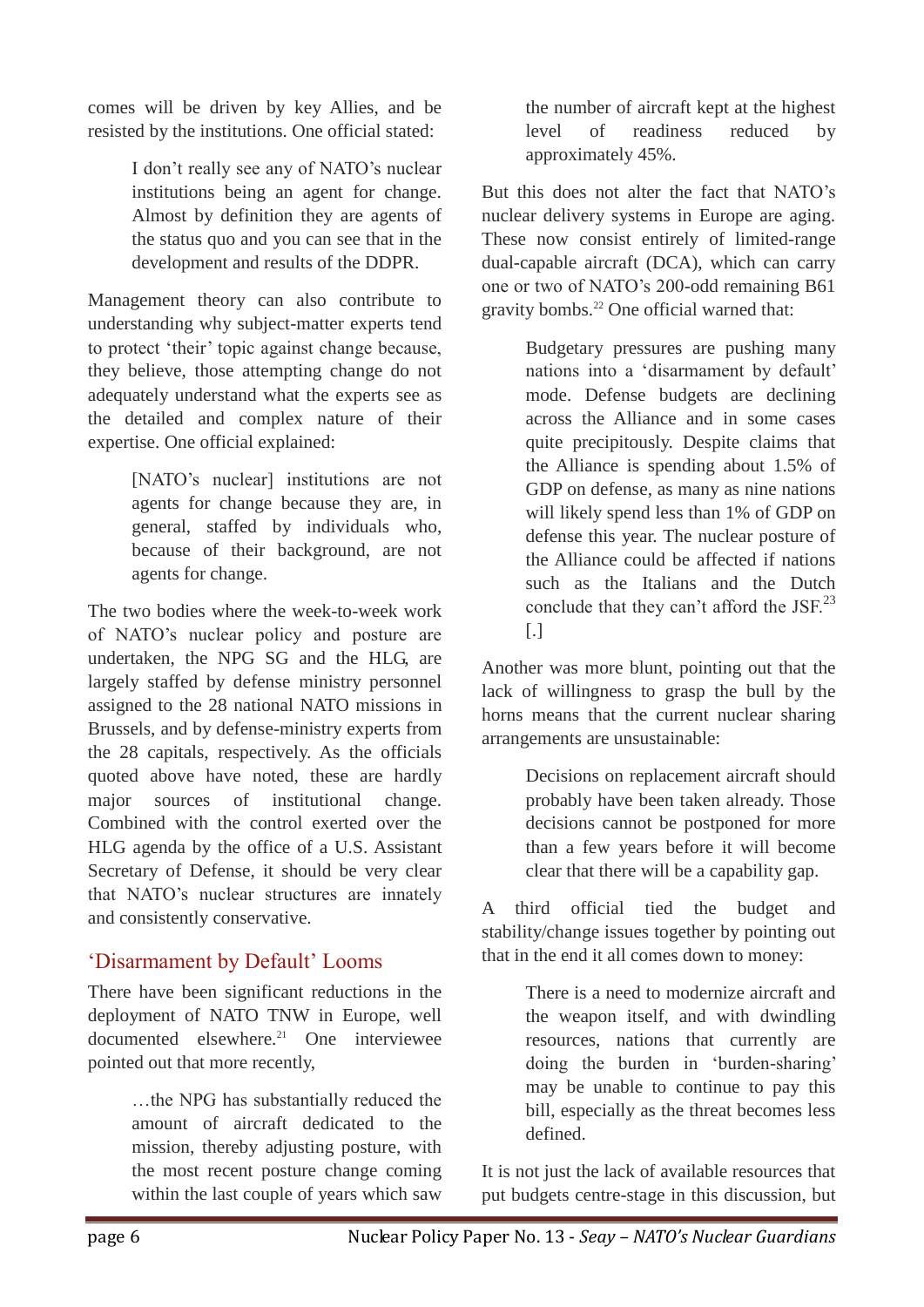also the fact that in key cases, it is the one area of nuclear policy over which national parliaments have any kind of direct control. It may be, as one official believes, that the underlying logic and European politics of the situation will eventually play out, and that NATO will agree at some point to reduce or eliminate TNW in Europe:

> Europeans do not see a nuclear threat let's face it, most of them see no threat to them of physical attack (see the latest German White paper). So, provided the answer is fewer weapons in Europe (or even better none!), then they will be keen to agree.

It may yet be a little heroic, though, to assume that such logic will prevail, given the conservative nature of the Alliance structure. They will not give up without a fight, and it may yet be too early to start preparing the obituaries for nuclear burden-sharing in Europe. The current trends towards a nuclearfree Europe (outside of France and the United Kingdom) may not achieve their conclusion:

> The allies could decide [against a] drift toward a non-nuclear future. All it will take is political will and the consensus of the member states that maintaining European-based nuclear capabilities is critical… If NATO can make that determination, we may yet see another generation of nuclear burden sharing within the Alliance. $24$

#### The Need for U.S.-led Change

There is a widespread perception that the nuclear committee structure at NATO is dysfunctional. Two officials interviewed called the structure 'moribund', with one adding 'it is moribund because politicians are frightened of the political ramifications of the decisions that need to be made to keep NATO Nuclear Policy and Posture relevant'.

As a consequence of this perception, there is broad agreement amongst those interviewed that any real change within NATO must come from a single source, the United States, as the provider of the relevant nuclear and nonnuclear assets and more importantly the underlying guarantor of European security.

> If an American Secretary of Defense stood up and proposed to take the B61s out, it would happen. The Turks might grumble, of course. But that would be it.

The problem is that NATO may not be the vehicle the United States would naturally choose to effect change in its nuclear posture. As one interviewee put it 'Does the USA wish to be constrained by European governments when its strategic interests have changed? I don't see it'. NATO's problem is thus that the one state that could lead the transition necessary to ensuring it remains relevant to the  $21<sup>st</sup>$  century has an ambiguous relationship with the institution, and a resentment towards its Allies that many in Washington see as at least partial free-riders.

> The Europeans will not make a decision, then the U.S. will get fed up and then impose its change to suit U.S. policy goals onto European allies who will breathe a sigh of relief that they don't have to sell it to their publics, except as something done to them.

A distinction should be drawn between the potential for change in NATO's nuclear posture (incremental/evolutionary) and its policy (more dramatic/revolutionary), as officials interviewed for this paper agreed:

> U.S. conventional force reductions, cutbacks on missile defense, pivot to Asia; all of these and more have made the Allies a bit nervous and they will be more so when Congress starts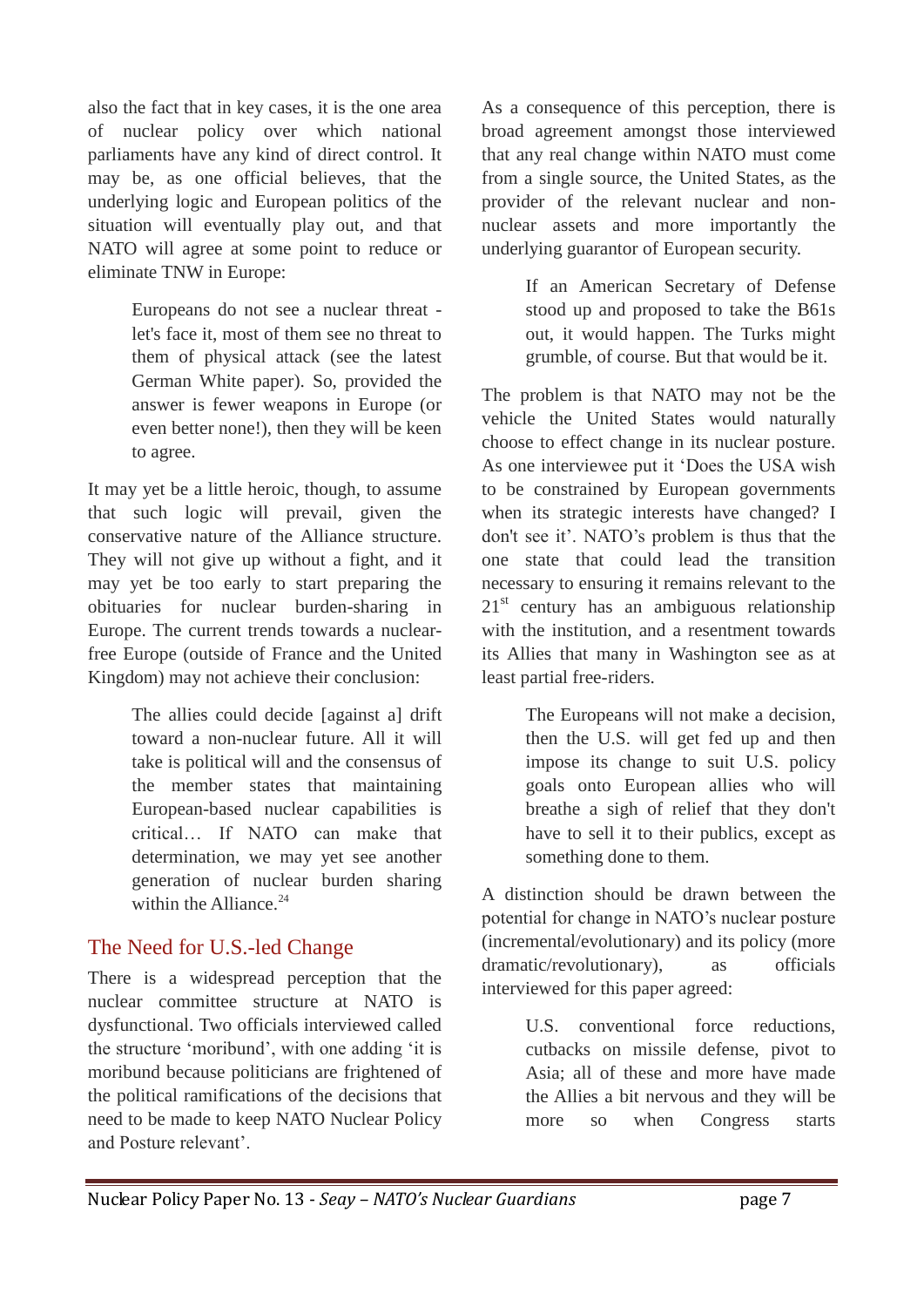complaining that they aren't doing enough for their own defense.

But this regular complaint that the Europeans are free-riding ignores the perspective widely held there that there is no mission for which these capabilities are relevant:

> No one dares to speak up now and say 'the remainder [of NATO's TNW force] is preposterous'… they do not deter anything - in large part because there is no threat to Europe.

Try as some parties will to put the TNW/DCA debate behind the Alliance, $25$  the fact is that the status quo is unsustainable. DCA replacement alone will place German participation in NATO's nuclear sharing program in question within the next few – very few – years, and where the Germans lead, others (especially the Dutch and Belgians) seem likely to follow. As we have noted before:

> NATO has a missile defense system due to the contributions of one ally – the United States. Prospects for a smaller, leaner and more agile NATO

conventional force posture rest with one ally – the United States. Similarly, if NATO's nuclear posture and policy are to change in any meaningful way, it will require political will and initiative from one ally – the United States. For the United States to consult its allies is responsible leadership, but to allow those allies to block change to the detriment of the Alliance is negligence. $26$ 

It therefore behooves the United States, as NATO's primus inter pares, to take the lead on this sensitive issue before it becomes a complete pawn to European domestic politics and American defense economics. The Alliance is unlikely to survive the strains under which such a further abdication of leadership would place it.

*This paper is published under the joint ACA/BASIC/IFSH project on "Reducing the role of tactical nuclear weapons in Europe" funded by the William and Flora Hewlett Foundation. More information on the project can be found at http://tacticalnuclearweapons.ifsh.de/*

### **Endnotes**

1

<sup>&</sup>lt;sup>1</sup> This paper uses the term 'Theater Nuclear Weapons' in preference to the more common Non-Strategic Nuclear Weapons (NSNW), Sub-Strategic Nuclear Weapons (SSNW) and Tactical Nuclear Weapons because, simply put, a deliberate nuclear explosion must have strategic consequences.

The variations of the B61 nuclear gravity bomb hosted by NATO are intended to be deployed in a military theater of operations; thus they are referred to hereafter as 'Theater Nuclear Weapons', or 'TNW' for short.

<sup>2</sup> Steve Weber, "Shaping the Postwar Balance of Power: Multilateralism in NATO", *International Organization*, Vol. 46, No. 3 (Summer, 1992), pp. 658-659.

<sup>&</sup>lt;sup>3</sup> See http://www.nato.int/cps/en/natolive/topics\_49763.htm and http://www.nato.int/cps/en/natolive/topics\_49633.htm.